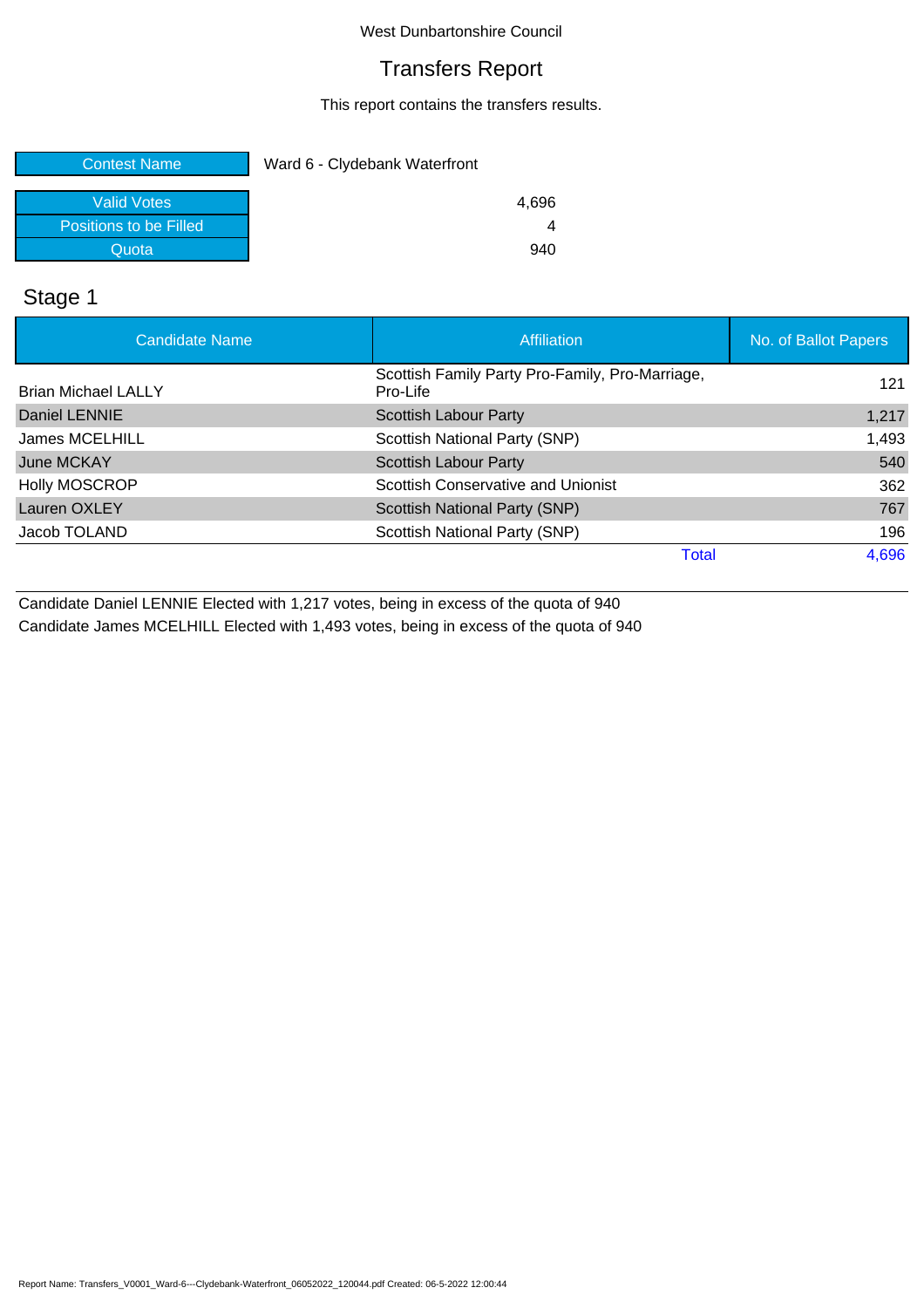## Transfers Report

This report contains the transfers results.

# Stage 2 - Surplus of James MCELHILL 553.00000

| Action                                 | No. of Ballot<br><b>Papers</b> | <b>Transfer Value</b> | <b>Votes Transferred</b> |
|----------------------------------------|--------------------------------|-----------------------|--------------------------|
| <b>Transfer to Brian Michael LALLY</b> | 12                             | 0.37039               | 4.44468                  |
| Transfer to June MCKAY                 | 85                             | 0.37039               | 31.48315                 |
| Transfer to Holly MOSCROP              | 14                             | 0.37039               | 5.18546                  |
| <b>Transfer to Lauren OXLEY</b>        | 1,115                          | 0.37039               | 412.98485                |
| Transfer to Jacob TOLAND               | 161                            | 0.37039               | 59.63279                 |
|                                        |                                |                       |                          |
| No further preference                  | 106                            | 0.37039               | 39.26134                 |
| Not transferred due to rounding        |                                |                       | 0.00773                  |
|                                        | <b>Total</b>                   |                       | 553.00000                |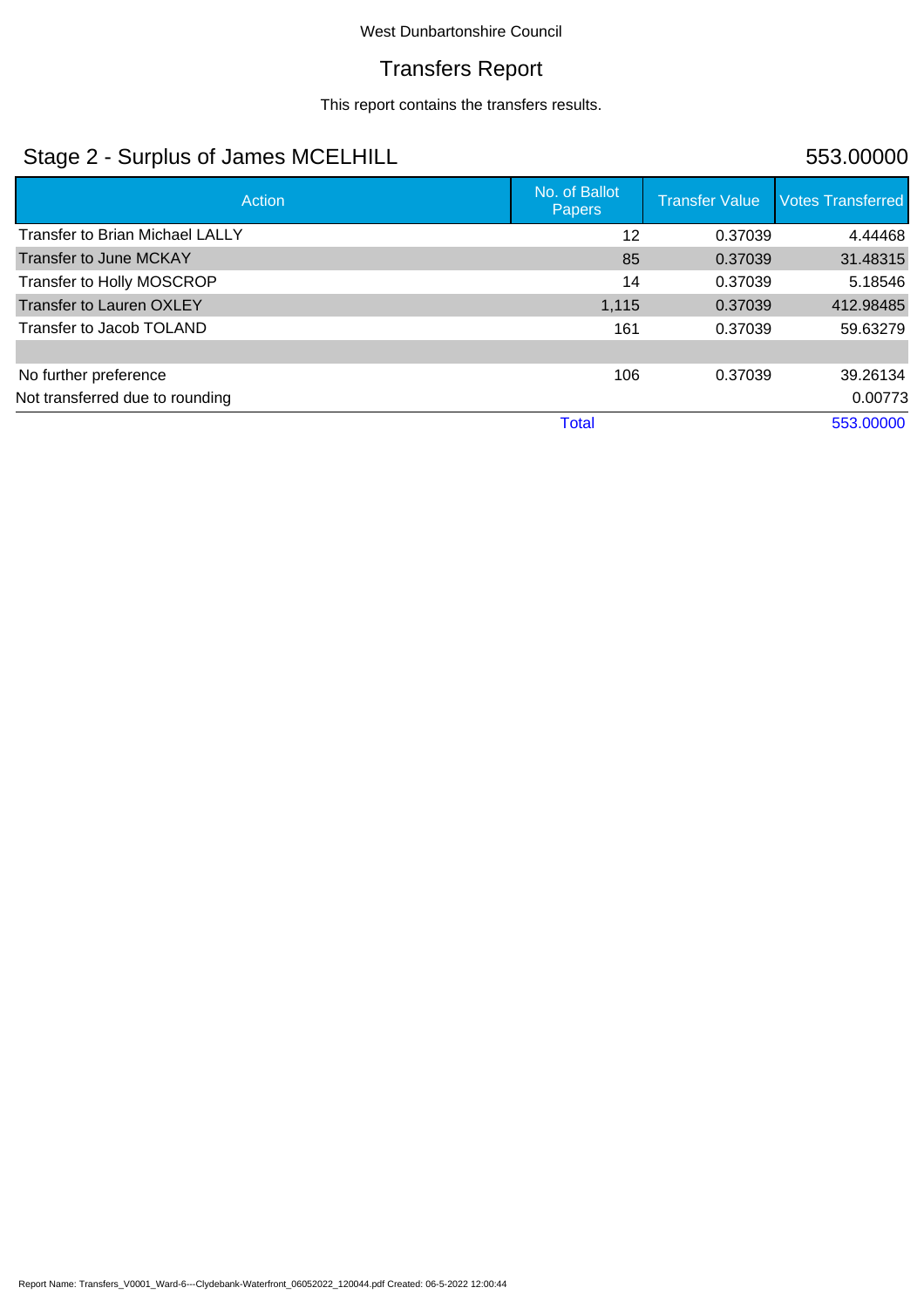# Transfers Report

This report contains the transfers results.

# Stage 3 - Surplus of Daniel LENNIE 277.00000

| Action                                 | No. of Ballot<br><b>Papers</b> | <b>Transfer Value</b> | <b>Votes Transferred</b> |
|----------------------------------------|--------------------------------|-----------------------|--------------------------|
| <b>Transfer to Brian Michael LALLY</b> | 18                             | 0.22760               | 4.09680                  |
| Transfer to June MCKAY                 | 1,054                          | 0.22760               | 239.89040                |
| Transfer to Holly MOSCROP              | 31                             | 0.22760               | 7.05560                  |
| Transfer to Jacob TOLAND               | 17                             | 0.22760               | 3.86920                  |
|                                        |                                |                       |                          |
| No further preference                  | 97                             | 0.22760               | 22.07720                 |
| Not transferred due to rounding        |                                |                       | 0.01080                  |
|                                        | Total                          |                       | 277.00000                |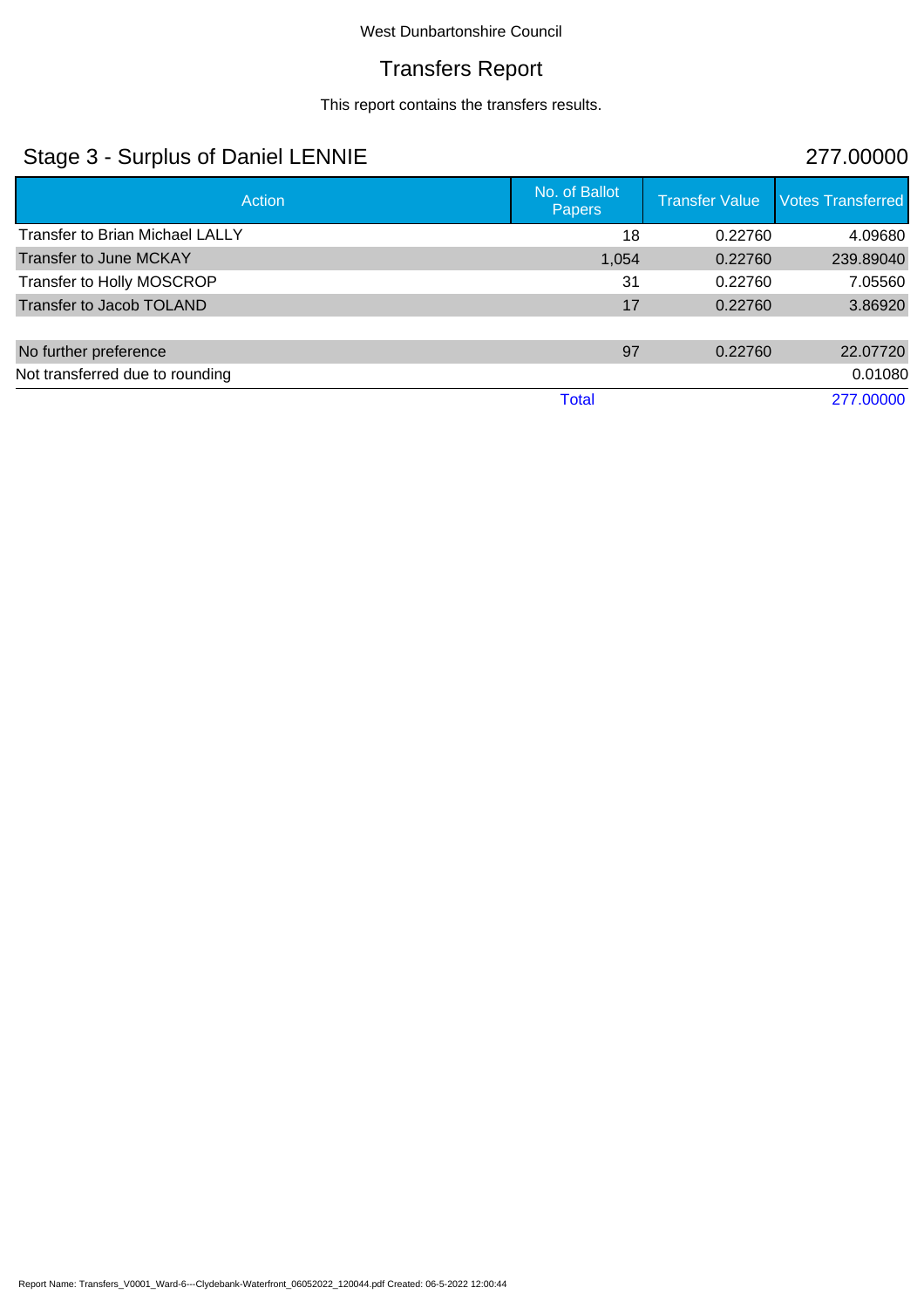## Transfers Report

This report contains the transfers results.

# Stage 4 - Surplus of Lauren OXLEY 239.98485

| Action                                 | No. of Ballot<br><b>Papers</b> | <b>Transfer Value</b> | <b>Votes Transferred</b> |
|----------------------------------------|--------------------------------|-----------------------|--------------------------|
| <b>Transfer to Brian Michael LALLY</b> | 3                              | 0.20337               | 0.61011                  |
| <b>Transfer to June MCKAY</b>          | 44                             | 0.20337               | 8.94828                  |
| Transfer to Holly MOSCROP              | 11                             | 0.20337               | 2.23707                  |
| Transfer to Jacob TOLAND               | 671                            | 0.20337               | 136.46127                |
| <b>Transfer to Brian Michael LALLY</b> | 6                              | 0.07532               | 0.45192                  |
| Transfer to June MCKAY                 | 23                             | 0.07532               | 1.73236                  |
| Transfer to Holly MOSCROP              |                                | 0.07532               | 0.07532                  |
| Transfer to Jacob TOLAND               | 1,051                          | 0.07532               | 79.16132                 |
|                                        |                                |                       |                          |
| No further preference                  | 38                             | 0.20337               | 7.72806                  |
| No further preference                  | 34                             | 0.07532               | 2.56088                  |
| Not transferred due to rounding        |                                |                       | 0.01826                  |
|                                        | <b>Total</b>                   |                       | 239.98485                |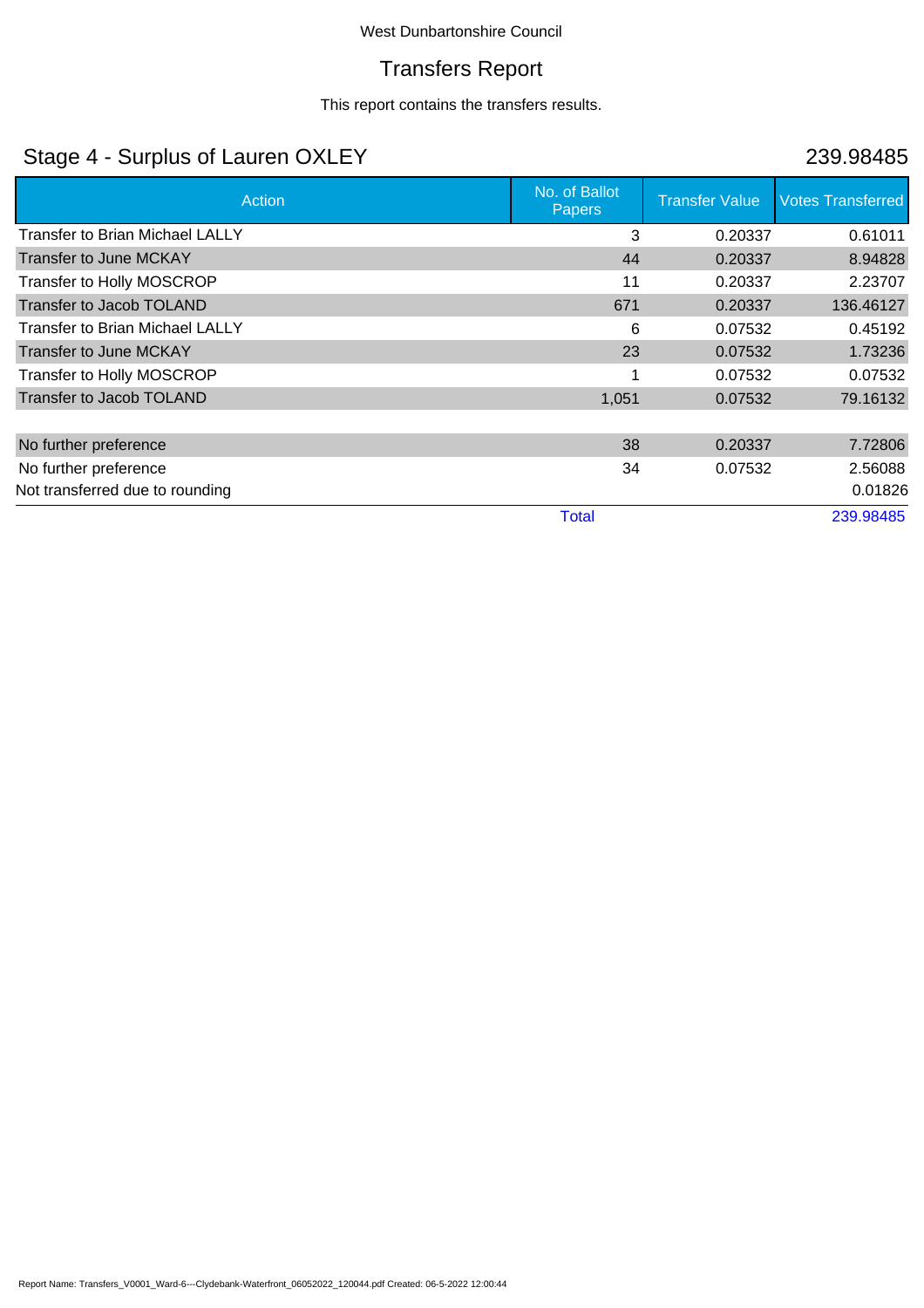## Transfers Report

This report contains the transfers results.

# Stage 5 - Exclusion of Brian Michael LALLY 130.60351

| <b>Action</b>                    | No. of Ballot<br><b>Papers</b> | <b>Transfer Value</b> | <b>Votes Transferred</b> |
|----------------------------------|--------------------------------|-----------------------|--------------------------|
| <b>Transfer to June MCKAY</b>    | 43                             | 1.00000               | 43.00000                 |
| <b>Transfer to Holly MOSCROP</b> | 27                             | 1.00000               | 27.00000                 |
| Transfer to Jacob TOLAND         | 16                             | 1.00000               | 16.00000                 |
| <b>Transfer to June MCKAY</b>    | $\mathbf 1$                    | 0.37039               | 0.37039                  |
| <b>Transfer to Holly MOSCROP</b> | 1                              | 0.37039               | 0.37039                  |
| Transfer to Jacob TOLAND         | $\overline{4}$                 | 0.37039               | 1.48156                  |
| <b>Transfer to June MCKAY</b>    | 11                             | 0.22760               | 2.50360                  |
| Transfer to Jacob TOLAND         | $\mathbf 1$                    | 0.22760               | 0.22760                  |
| Transfer to Jacob TOLAND         |                                | 0.20337               | 0.20337                  |
| <b>Transfer to June MCKAY</b>    | 1                              | 0.07532               | 0.07532                  |
| Transfer to Jacob TOLAND         | $\overline{2}$                 | 0.07532               | 0.15064                  |
|                                  |                                |                       |                          |
| No further preference            | 35                             | 1.00000               | 35.00000                 |
| No further preference            | 6                              | 0.37039               | 2.22234                  |
| No further preference            | 6                              | 0.22760               | 1.36560                  |
| No further preference            | 2                              | 0.20337               | 0.40674                  |
| No further preference            | 3                              | 0.07532               | 0.22596                  |
| Not transferred due to rounding  |                                |                       | 0.00000                  |
|                                  | <b>Total</b>                   |                       | 130.60351                |